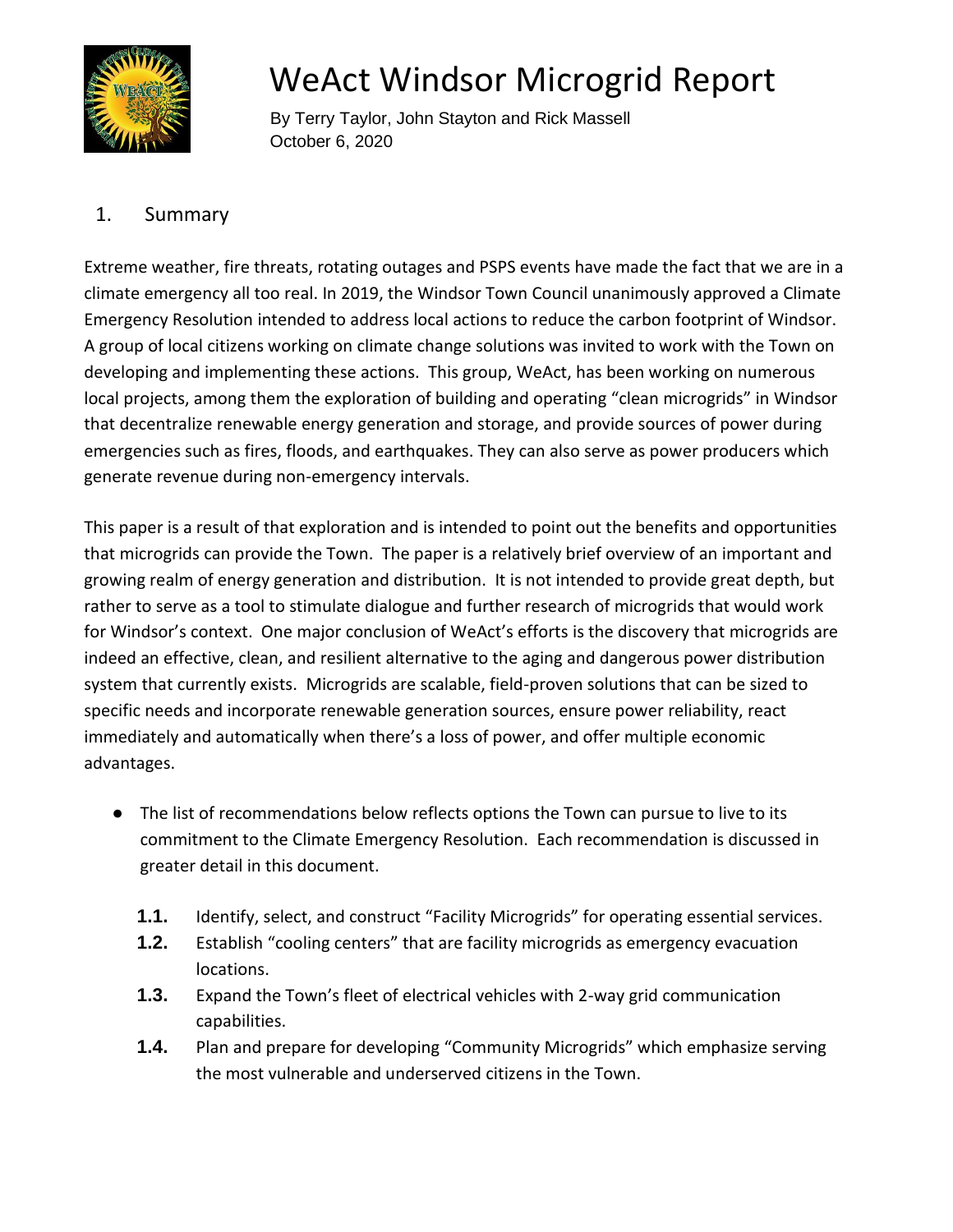# 2. Justification for a Clean, Resilient Electrification Strategy

This section includes the background of WeAct and the justifications for a clean and resilient electrification strategy based on the Climate Emergency Resolution passed in September, 2019.

- **2.1. Urgent threats:** Windsor has been particularly threatened by wildfires, which have approached our community three of the last four years. We have also experienced record heat, record rainfall and record droughts in our recent past. In addition, rotating outages and Public Safety Power Shutoff (PSPS) events have disrupted our lives. It is painfully clear that the impacts of climate change are already upon us, and with enlightened leadership our community can continue to set an example for towns and cities across the nation of aggressive action to address the climate crisis.
- **2.2. WeAct:** The Windsor Earth Action Climate Team (WeAct) was created in the fall of 2019 following the unanimous approval of the Climate Emergency Resolution by the Windsor Town Council. WeAct is a group of concerned citizens from Windsor working to address the global climate emergency through local action. Our efforts are twofold: we invite our friends and neighbors to join us in projects that we believe can make our community a more resilient and sustainable place. And, we work with the Windsor Town Council to keep and expand their climate commitments. The strategy proposed in this whitepaper addresses the latter effort. We would like to support the Town in implementing the goals of the Climate Emergency Resolution, as well as to help the Town to become more resilient in the face of increasing natural disasters. The following excerpts from the Climate Emergency Resolution justify the adoption of a comprehensive, flexible and resilient electrification strategy that can be implemented over the coming years.
- **2.3. Climate Emergency Resolution overall goal:** The heading of the Windsor Climate Emergency Resolution states that it is "A RESOLUTION OF THE TOWN COUNCIL OF THE TOWN OF WINDSOR DECLARING A CLIMATE EMERGENCY AND DIRECTING STAFF TO UPDATE AND PRIORITIZE IMPLEMENTATION OF THE TOWN'S 2040 GENERAL PLAN AND GHG EMISSIONS REDUCTION ACTION PLAN TO ATTAIN GREENHOUSE GAS REDUCTIONS TOWARD ACHIEVING ZERO NET CARBON EMISSIONS BY 2030". Windsor has a long way to go to achieve zero net carbon emissions in the next nine years.
- **2.4. Key Climate Emergency Resolution justifications:** Three of the "Whereas" statements in the resolution are especially resonant.
	- 2.4.1. WHEREAS, current global warming is already contributing locally to the increased frequency and intensity of wildfires, floods, droughts, heat waves, and other extreme weather, including the Northern California wildfires in 2017 and 2018 that destroyed at least 38,333 structures, killed 118, displaced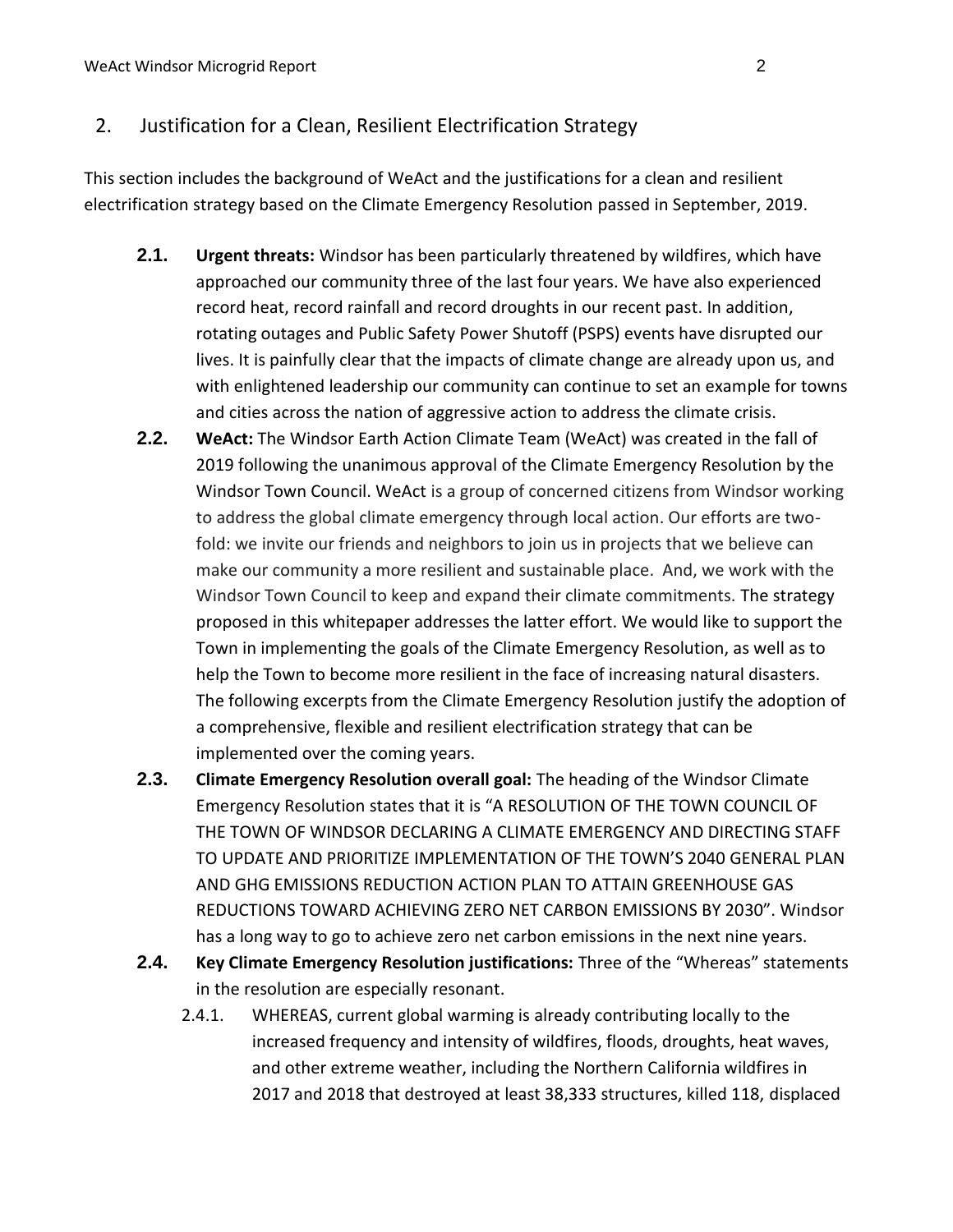thousands, and caused serious reductions in air quality; *(Please note that this resolution was adopted about seven weeks before the Kincade fire threatened Windsor.)*

- 2.4.2. WHEREAS, restoring a safe and stable climate requires an emergency mobilization to reach zero greenhouse gas emissions across all sectors, to rapidly and safely draw down or remove excess carbon from the atmosphere, and to implement measures to protect people and species from the consequences of current facts and projections of additional, abrupt climate change;
- 2.4.3. WHEREAS, marginalized communities worldwide-including people of color, immigrants, indigenous communities, low-income people, those with disabilities, and the unhoused-are already disproportionately affected by climate change and must benefit first from a just transition to a sustainable and equitable economy;
- **2.5. Key Climate Emergency Resolution clauses:** We have focused on four of the resolutions included in the Climate Emergency Resolution and believe they are addressed by this report:
	- 2.5.1. NOW, THEREFORE BE IT RESOLVED that the Town Council of the Town of Windsor, declares that a climate emergency threatens our town, region, state, nation, civilization, humanity and the natural world;
	- 2.5.2. BE IT FURTHER RESOLVED, that, notwithstanding previously adopted targets, the scientific evidence indicates that an urgent global climate mobilization effort to reverse global warming is needed as quickly as possible towards zero net emissions by 2030, and no later than 2045, and that the Town of Windsor should actively participate in an effort to safely draw down carbon from the atmosphere, and accelerate adaptation and resilience strategies in preparation for intensifying climate impacts;
	- 2.5.3. BE IT FURTHER RESOLVED, that the Town of Windsor joins a nationwide call for a regional just transition away from fossil fuels and urgent climate mobilization through a collaborative effort focused on transforming our region, enacting policies that dramatically reduce GHG emissions, and rapidly catalyzing a mobilization at all levels of government to restore a safe climate;
	- 2.5.4. BE IT FURTHER RESOLVED, the Town Council of the Town of Windsor recognizes that in order to meet these goals, the Town must rapidly formulate and implement subsequent phases of mitigation and resiliency plans as soon as practicable, with priority programs and projects implemented locally and with regional partners to secure a sustainable environment, infrastructure, commerce and living conditions for all residents, including the unhoused….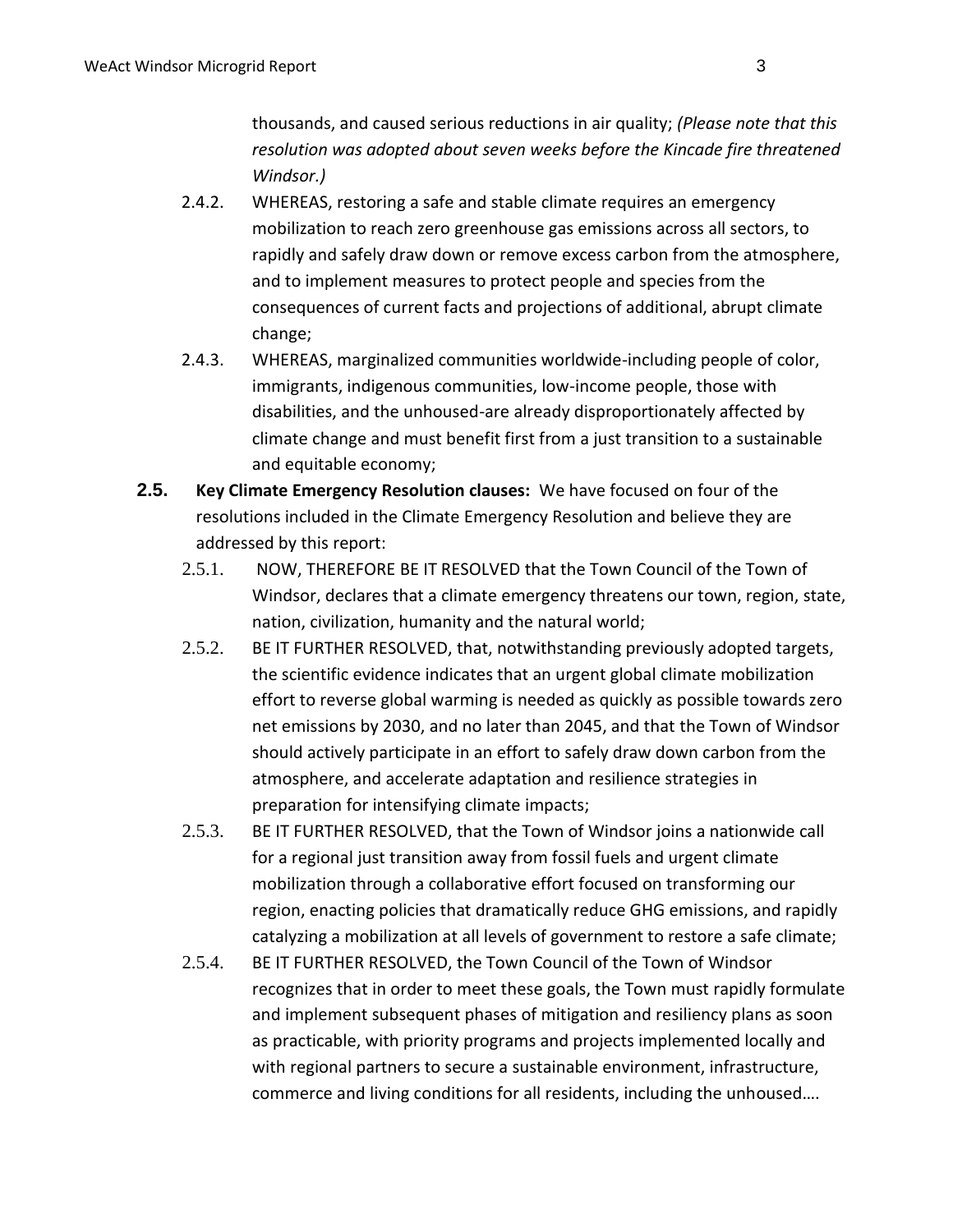Because of these justifications and resolution clauses, WeAct encourages Windsor to adopt a reasonable and well-constructed plan to develop a clean and resilient distributed grid that is in the control of Town leaders in the event of emergencies.

# 3. WeAct Clean and Resilient Electrification Strategy Overview

This section comprises the scope of this report, the goals of the report, and an introduction to the strategies described in greater detail in subsequent sections.

#### **3.1. Scope of this report:**

- 3.1.1. *Stimulating further discussion and action by stakeholders -* The main purpose of this report is to stimulate further discussion and action by stakeholders, including the town officials, school district officials, energy consultants, environmental groups and Windsor citizens.
- 3.1.2. *Not a detailed plan, but a framework for planning by the Town and other community stakeholders -* The scope of this whitepaper reveals a framework for planning by the Town and other community stakeholders.

#### **3.2. Overall goals**

- 3.2.1. *Achievement of net zero emissions by 2030 while minimizing global environmental and social impacts*
- 3.2.2. *Achievement of resilience in the face of ongoing threats and emergencies*
- 3.2.3. *Clean, resilient, self-reliant power grid.*

## **3.3. Strategies for achieving goals**

- 3.3.1. *Facility microgrids* The first strategy, some of which is already being implemented, includes establishing clean microgrids for cooling centers, emergency essential services, and critical infrastructure.
- 3.3.2. *Clean backup power and safe transmission grid*  the second strategy is to advocate for 1) PG&E to sunset the diesel substation backup within three years, replacing it with a multi-component solar and natural gas backup system; and 2) PG&E to improve the transmission grid so that backup is used less frequently.
- 3.3.3. *Clean fleet of Town vehicles –* the third strategy is to increase the number of electric vehicles that can also serve as battery backup for microgrids, if necessary, since that technology is starting to be offered.
- 3.3.4. *Community microgrids -* In the near future, we expect that the legislature will change laws and the CPUC will change regulations currently preventing connections of microgrids from one location to another, either contiguously or non-contiguously. We will briefly discuss a strategy for preparing for that eventuality.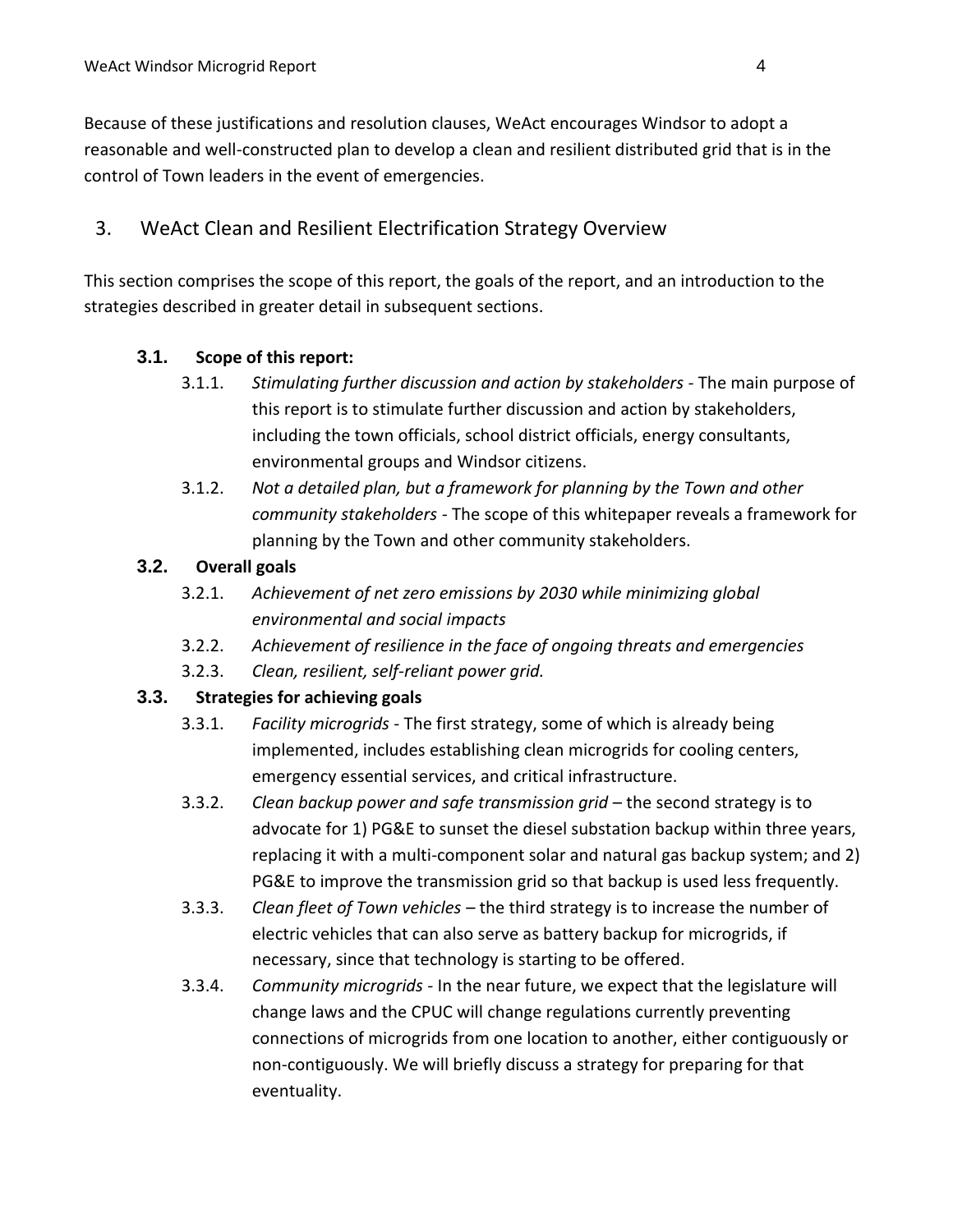## 4. Facility Microgrids

The development of numerous facility microgrids is the backbone of the strategic approach described in this paper.

- **4.1. Microgrid overview:** A facility microgrid consists of energy generation and energy storage that can function as its own "island" in the event of a disaster and power a building, campus, or community when disconnected from the overarching, centrallycontrolled electric grid. A facility microgrid includes one or more buildings that can be connected behind a meter that interfaces with the macrogrid. Other types of microgrids include community microgrids, which are not yet legally permitted, and campus microgrids, which are essentially large facility microgrids for applications like college or hospital campuses, with numerous buildings that can be connected behind a utility meter. A facility or campus microgrid requires an interconnection agreement with PG&E.
- **4.2. Microgrid elements:** There are two primary components of a facility microgrid: energy generation and energy storage.
	- 4.2.1. *Energy Generation* Energy generation for a facility microgrid usually comes from onsite sources, but could come from offsite sources with direct distribution lines to the facility. Energy could be generated by dirty sources, like diesel or natural gas generators, or from clean sources, like solar, wind, or geothermal energy. Because of state mandates and the Town's Climate Emergency Resolution, energy generation should come from clean energy sources. Given the Town's climate and geography, solar energy makes the most sense. The per-watt cost of photovoltaic (PV) solar has dropped dramatically in the last 15 years, and there are still federal, state and local incentives available for installing PV solar arrays. Some Windsor schools have already developed solar arrays, and we urge the Town to investigate other options for increasing solar power. generation such as requiring solar for all new construction where viable.
	- 4.2.2. *Energy Storage* Typically, facilities use lithium-ion battery energy storage systems. Batteries can be tapped during peak use times by energy distributors or operators to handle the spike in demand, which reduces the pressure on and stabilizes the overall system. This is known as "peak shaving" and can monetize a battery storage system. With a PG&E-approved interconnect, and sufficient energy generation and storage, the system can be "islanded" from the grid in the event of a power outage to provide power for essential services. The State of California offers incentives for onsite storage through the CPUC's Self-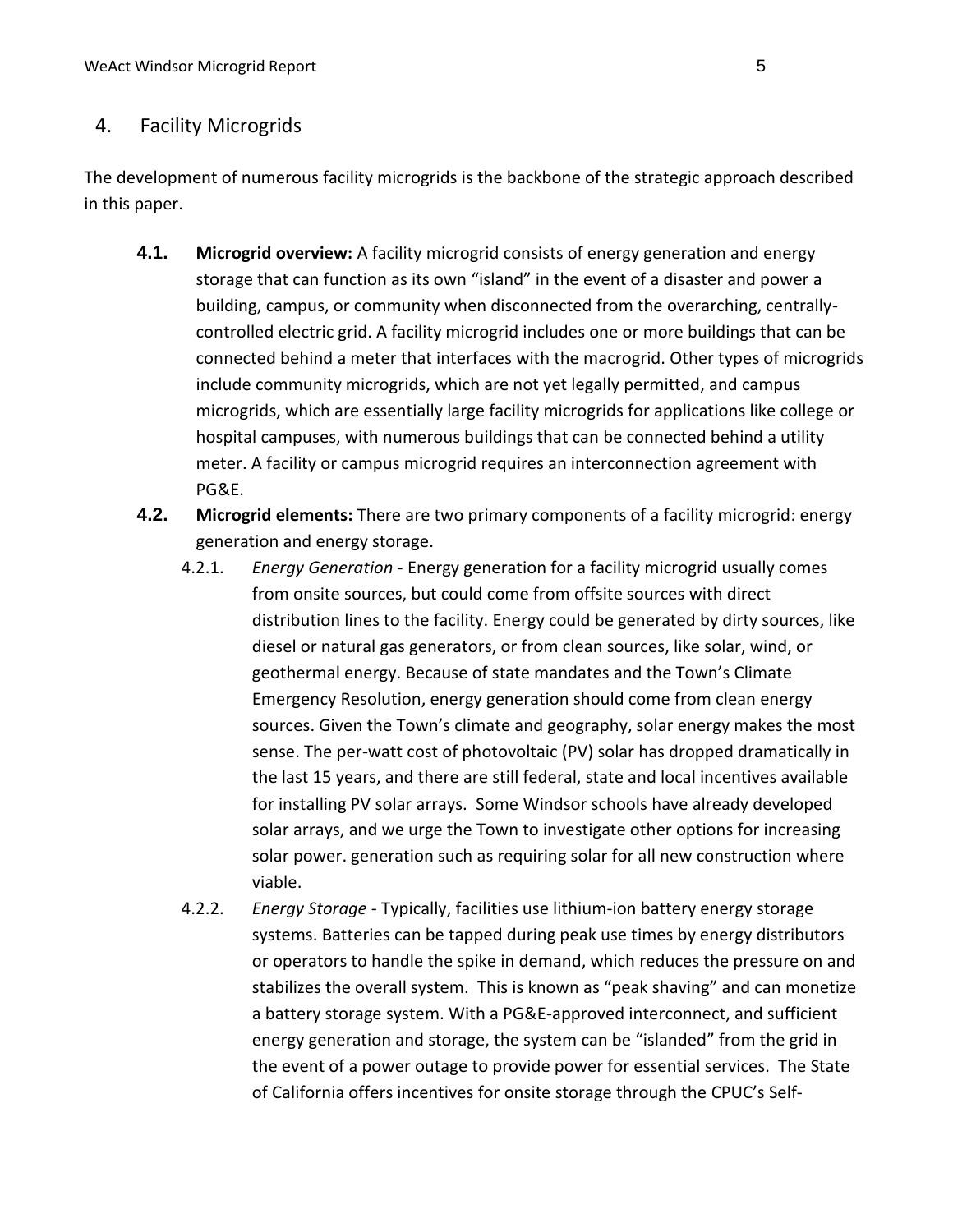Generation Incentive Program (SGIP). An interesting emerging solution for energy storage is the use of electric vehicles as facility batteries. This will be discussed in the next section.

- **4.3. Microgrids for essential services:** WeAct recommends that the Town of Windsor adopt a strategy to develop several public facility microgrids, which allow essential services to continue in the event of a macrogrid power outage (e.g. a rolling power outage during a heat wave). There are multiple ways to fund the development of public facility microgrids, including SGIP or other grant programs, negotiations with third parties (e.g. Sonoma Clean Power or a private investor group) to fund project development in exchange for the right to sell excess energy generated when connected to the grid, and more conventional public funding mechanisms. As policy and technology allows, these facility microgrids could eventually become connected into a flexible and resilient community microgrid. Community microgrids will be discussed later in this report.
- **4.4. Microgrids for cooling centers:** Cooling centers are air-conditioned facilities organized by local authorities to provide a cool space, water, restrooms, and often medical and other social services. They were originally designed to mitigate the adverse health impacts of heat waves. An important public service that is required in emergencies and PSPS events is the provision of one or more cooling centers by the Town. In some parts of California, cooling centers are also used during PSPS events and fire or flood evacuations and in these cases it is critical that cooling centers also be microgrids. WeAct supports designating cooling centers that can also be developed as microgrids, such as at Windsor High School as it is already equipped with solar and battery storage will be installed.
- **4.5. Case study - Santa Barbara Unified School District:** In January, 2020, Santa Barbara Unified School District announced their plan to develop microgrids at every school in the district, along with installing EV chargers at every school. To illustrate the importance of this, San Marcos High School is currently the only designated emergency evacuation center in the district; it has had its power shut off for every PSPS event. Santa Barbara's new plan would allow any of the schools in the district to be designated as cooling centers, giving Santa Barbara more flexibility in the event of an emergency and any of the schools will be able to operate independently of the grid during a PSPS event. The district's plan is for work to be completed in 2022, will be financed through a power purchasing agreement (PPA), which means that the district will only pay for energy consumed, and will have no upfront costs for microgrid installations.

The development of microgrids at Santa Barbara's schools is a major step in a larger plan created by Clean Coalition to place the entire community into a system that can operate independently from the macrogrid transmission lines, and maximize the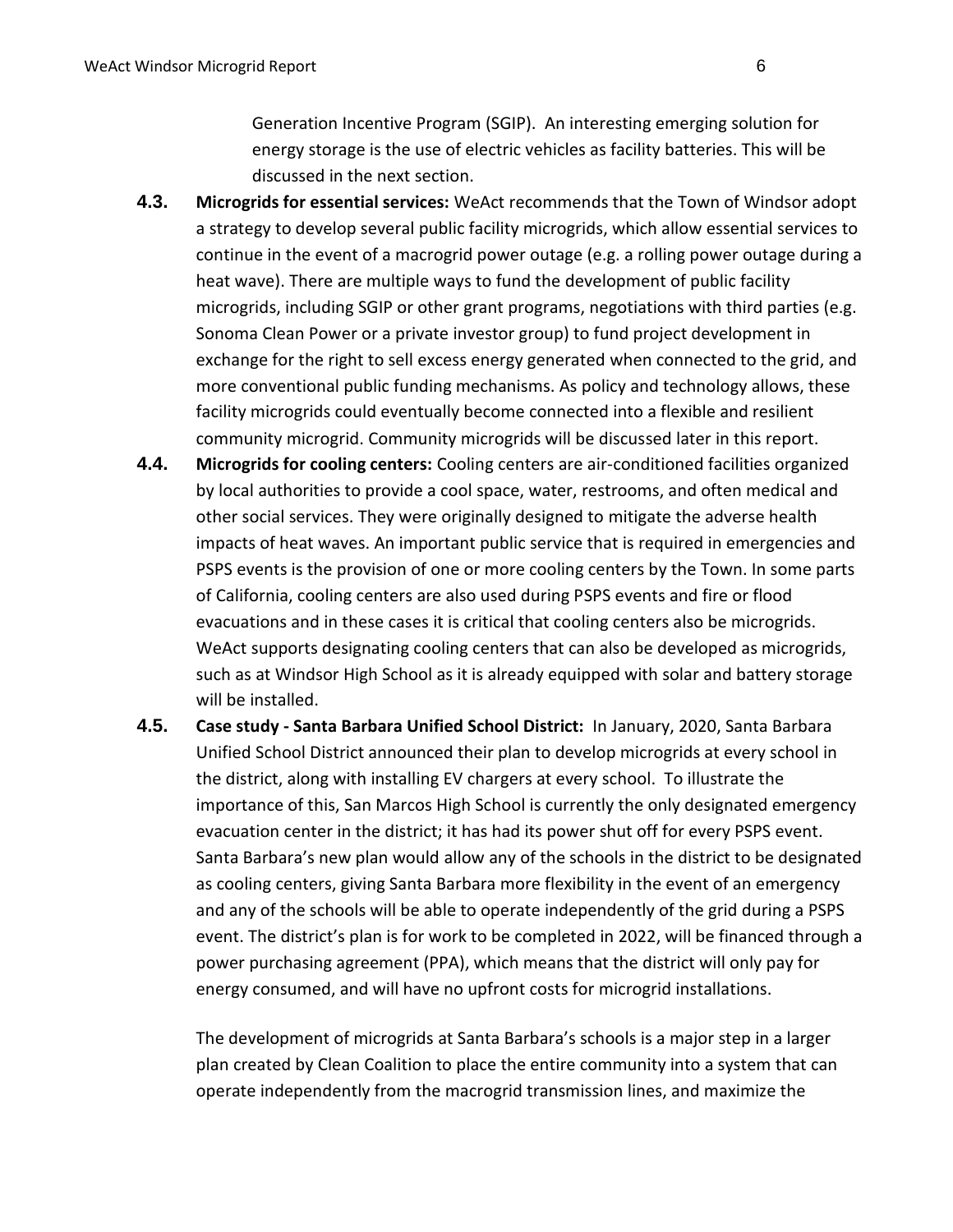number of people who can maintain power during grid outages. The strategy, called the Goleta Load Pocket Community Microgrid, plans for networked microgrids along 70 miles of coastline in the Santa Barbara region. This is exemplary of the overarching strategy that WeAct recommends for Windsor.

#### 5. Clean Backup Power and Safe Transmission Grid

**5.1. Clean backup power:** As of the writing of this paper, PG&E has installed diesel generation backup for the Windsor substation, but has not sufficiently tested it to put it to use. It is likely that the backup will be used more than initially anticipated due to rotation outages and PSPS events. When the grid is stressed by demand, as during a heat wave, it is likely that diesel generation will be employed so that the scope of rotating outages is reduced. It is possible that dirty diesel generation producing carbon dioxide and other toxins could be employed for a month or more during the year.

The Town of Windsor can advocate to the CPUC and other state agencies to enforce a three-year maximum duration of diesel backup, pressuring PG&E to employ a multicomponent solar (with battery storage), and natural gas backup system. The solar/battery infrastructure could increase over the years to reduce the need for natural gas backup that produces methane, a relatively short-lived gas that is much more potent than carbon dioxide. It is also conceivable that Windsor's residential rooftop solar systems could be aggregated as backup to the substation. This is currently being considered by San Jose.

Advocacy to the State (e.g. CPUC) and PG&E should include local elected officials and emergency services representatives, in particular from the Sonoma County Fire District, the Windsor Police, and the Sonoma County Department of Emergency Management. Since Healdsburg is also impacted by the substation, their elected officials and emergency services representatives can also be included in advocacy efforts.

**5.2. Safe transmission grid**: The 2019 Kincade Fire was caused by a PG&E transmission line that went down during a wind event. PG&E has promised action to improve the transmission grid, but as of the writing of this paper have not reported any progress on this front. Windsor needs to advocate to PG&E and the State for aggressive action to improve the transmission grid so that power can be safely delivered, even during high wind events. But if the safety of transmission lines is in question, backup generation, which at this point means diesel generation, will need to be employed with greater frequency. Safe and clean backup generation needs to go hand-in-hand with a more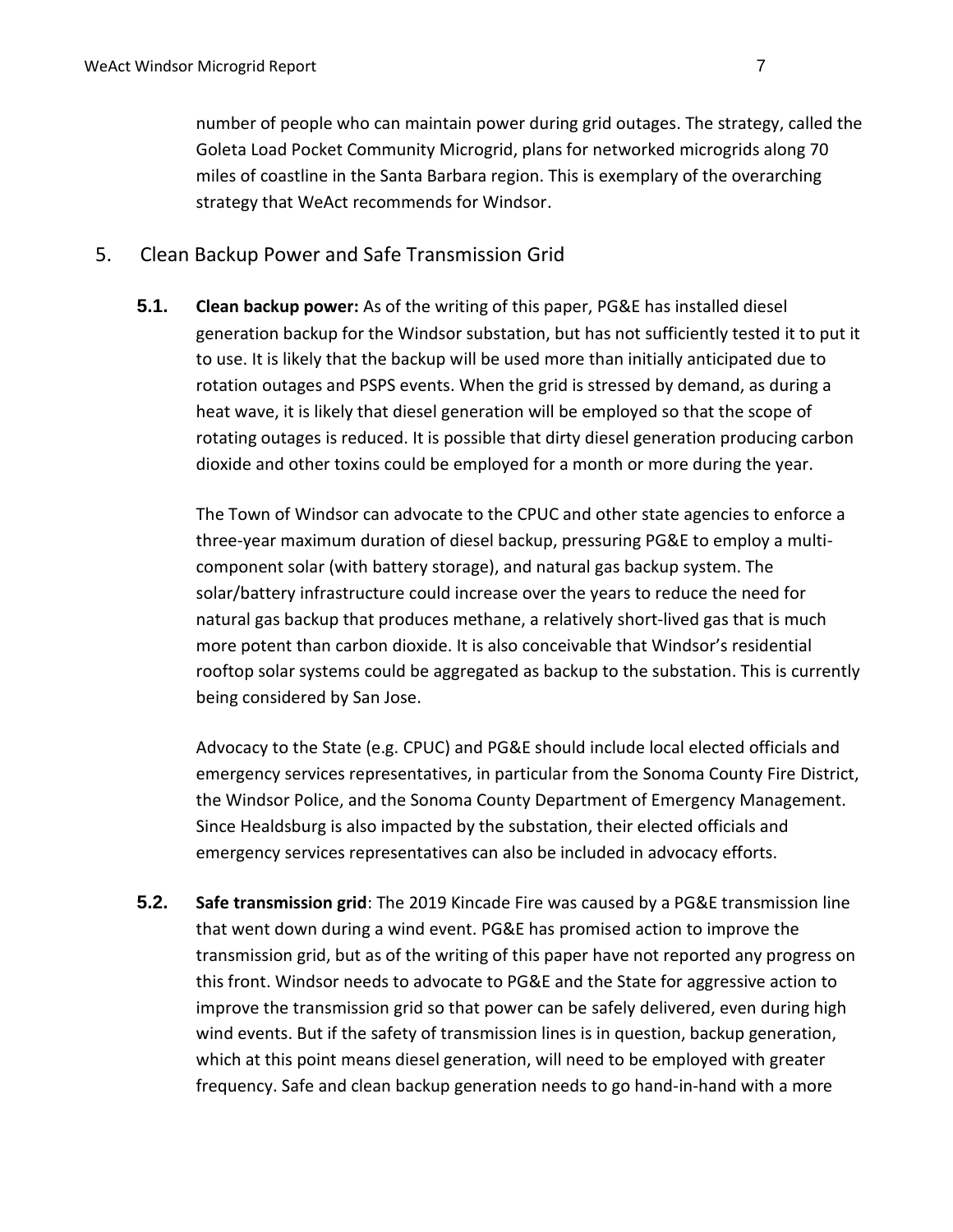secure transmission grid.

#### 6. Integration of EV Fleet with Microgrid

The Town of Windsor has already begun its transition to using electric vehicles. In the future, the Town might want to select vehicles that can also discharge into the grid. This is also the case for WUSD, since the batteries of electric school buses are even more powerful.

- **6.1. Overview of vehicles as charging systems:** A promising emerging storage option is the use of EVs as mobile energy storage batteries that can serve the same functions as a permanently-mounted battery. Electric vehicles can affect the power grid when they charge, of course, increasing power demand. But they can also serve as batteries on wheels, discharging into the grid as needed. Through "vehicle-grid integration" or VGI, parked cars can become a major part of the power system. The numbers illustrate the potential: current EVs on the market have an average battery capacity of 57 kWh (compare this with the 13.5 kWh of a Tesla Powerwall battery). Assuming that continues to rise over time to 75 kWh, five million electric cars in the US will have an energy capacity of 375,000 megawatt-hours, equal to half of the average daily power consumption in California.
- **6.2. Advantages of vehicles as battery storage:** As the CPUC has pointed out, "electric vehicles have three main characteristics that make them an attractive grid resource." First, a plugged-in vehicle can react quickly to commands to charge or discharge the battery, increasing operational flexibility for grid operators. Second, EVs often have onboard timers and monitors that can be accessed and controlled via the internet, such as with Smartphone apps. So they are ready to communicate. And lastly, most vehicles are not actually used much. CPUC cites travel data showing that a typical car is parked for 96 percent of its life. While it may spend 10 percent of that time charging, the rest is available for other uses. It is important to note that EVs used as battery storage must be able to not only receive power from a power source such as the grid or a microgrid, but must also be able to discharge power to it. "EVs will become a significant driver of the microgrid industry two to four years out, and they will need a place to charge," said Vipul Gore, president and CEO of Gridscape.

In many ways, it is convenient that microgrids and EVs are gaining momentum at a time when there is an urgent need for new investment in the U.S. power grid. There is a unique opportunity to introduce cleaner generation, while adding capacity and decentralizing the grid. In the face of the more extreme weather brought on by climate change, decentralizing the grid is increasingly seen as vital for resiliency. "Battery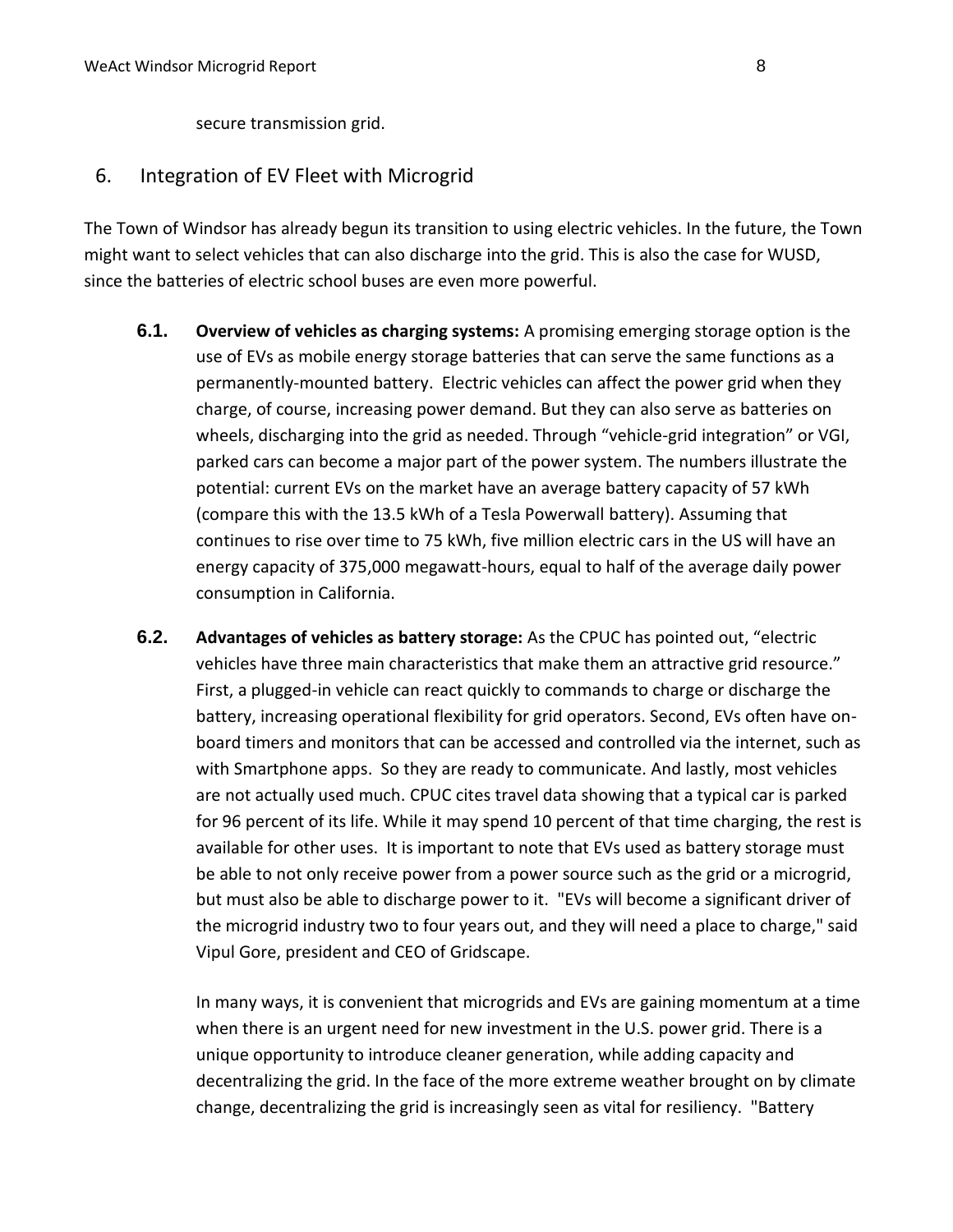prices and EV prices are both going down. It will be important for automakers and fleet owners to leverage EVs as a source of power during an emergency," said Gore. The ability to discharge energy, as well as charge, enables EV fleet owners to use  $-$  and in some instances monetize — their power.

**6.3. Windsor's EV fleet:** The Town of Windsor has been steadily building a fleet of electric vehicles as part of a strong commitment to reducing its GHG footprint. Currently, it owns and operates 5 EVs and has every expectation of increasing that number. Even at this current level, the fleet has the capacity of over 20 Tesla Powerwall storage batteries. This fleet could be used as battery back-up for emergency services, particularly if the Town has microgrids that can provide easy access to recharging batteries that continue to operate in emergencies. The microgrid owner can tap into that stored energy when necessary, and, if desired and feasible, provide energy to the grid which can produce revenue. At a minimum, this capacity could allow the Town to operate stop lights and street lights, administrative computers, medical equipment, refrigeration for medicines, and power for command-and-control centers during power outages.

WeAct is enthusiastic about the use of EVs as battery storage systems, but we caution that it is an emerging technology, and some experts predict that it will be 2-4 years before it reaches critical mass as a solution. Nonetheless, we strongly believe that it deserves investigation now as an option for Windsor, as vehicle to grid integration (VGI) systems are being introduced while this paper is being written and we urge that the Town procure EVs that are capable of 2-way communication with the grid.

**6.4. School buses for energy storage:** This would also be a great time for Windsor Unified School District (WUSD) to transition to electric school buses that are VGI-ready, as this would represent a significant lessening of GHG emissions, a robust battery storage resource for emergencies and peak shaving, and create a potential source of revenue for the school district. Even without the use of school buses as storage batteries, WeAct would advocate for the purchasing of electric municipal buses as a contribution to clean air and reduction of GHG.

California has become a leading proponent of electric school buses, recently launching the Hybrid & Zero-Emission Truck & Bus Voucher Incentive Project (HVIP). HVIP is a statewide program that provides vouchers to help offset the cost of eligible hybrids, low NOx engines, hydrogen fuel cells or battery electric trucks and buses. For school bus purchases, fleets can request a voucher for up to \$220,000 per bus, plus an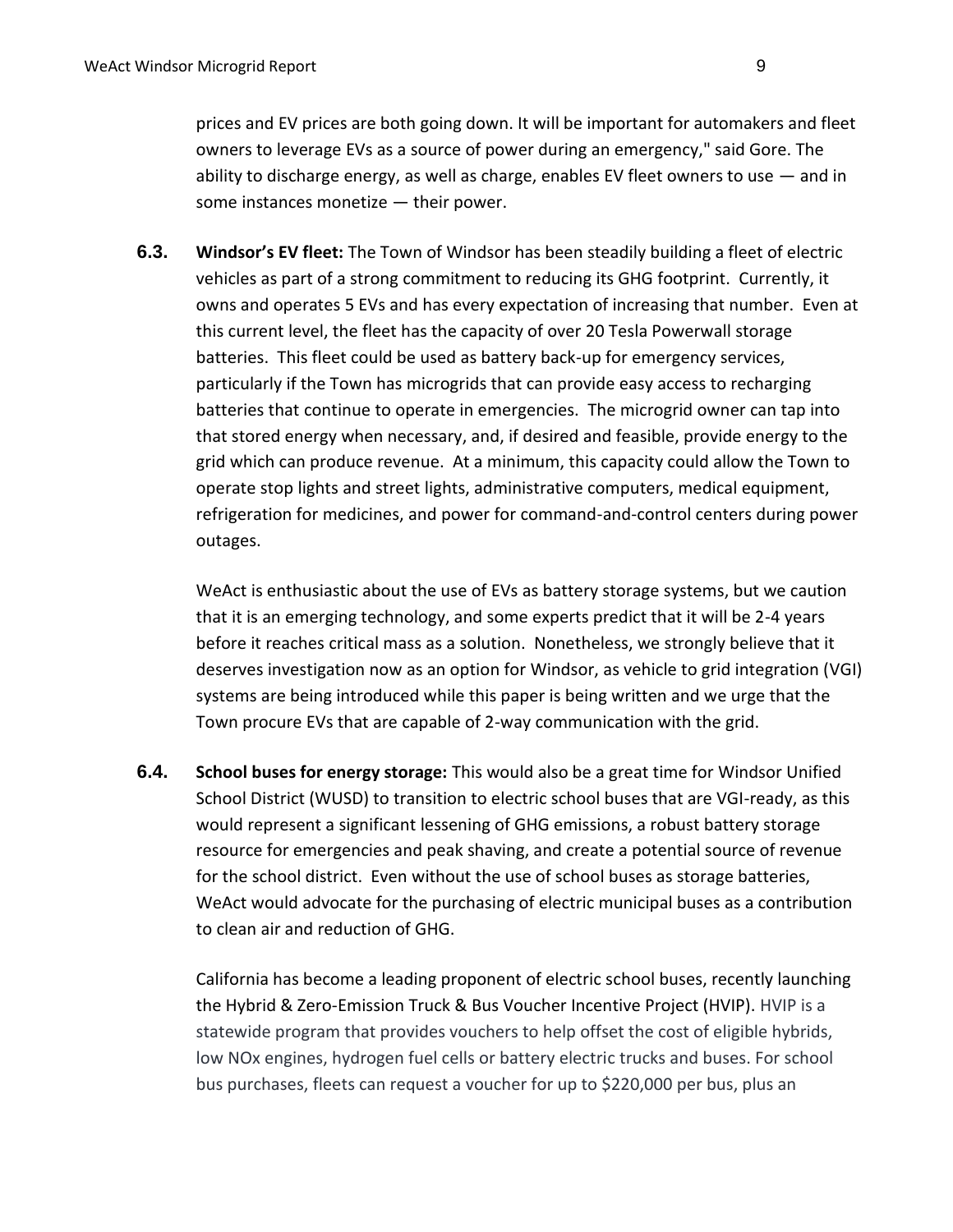additional \$15,000 per bus if operated in a disadvantaged community. The HVIP makes the cost of a new school bus about the same as a conventional school bus. Up to \$30,000 per battery electric bus or truck is also available towards the purchase of charging equipment. Please check this website for program and funding status: <https://ww2.arb.ca.gov/our-work/programs/school-buses/funding-clean-school-buses>

- **6.5. Case Study - City of Alameda:** Windsor can potentially profit by investing in electric fleet capabilities for both municipal and school needs. There are systems for intelligent optimization of EV charging rates and schedules, simple EV owner engagement, and control algorithms to create a flexible, modular, and scalable solution for smart charging of existing and future fleet and public EVs that are now in use. The City of Alameda has been doing exactly this, with a fleet of 50 EVs. Listed below are the outcomes from their efforts:
	- Monthly cost of controlled fleet charging sessions reduced by 15% 30%
	- Average cost saving per fleet charging session: \$2.40 per session (\$3.20 per session in summer, \$1.40 per session in winter
	- Linking fleet vehicle trip management with smart charging control would improve performance and further lower fleet EV charging costs
	- Monthly cost of public charging was reduced by 2% to 16%
	- Project demonstrated that communicating with customers can be done with fairly simple and inexpensive text messaging
	- Demonstrated feasibility of remote optimization and control of public charging sessions with no stranded drivers
	- Monthly cost of DC fast charging sessions reduced by 10% to 14%
	- Approach to reduce demand of level 2 fleet charging sessions during DCFC sessions is very inexpensive, especially compared to stationary battery storage

# 7. Community Microgrids

**7.1. Community microgrid overview:** "A community microgrid is a new approach for designing and operating the electric grid, based on local renewables and other distributed energy resources like energy storage and demand response. Although linked to the main electric grid, during a power outage a community microgrid can isolate from the broader grid and provide indefinite renewable-driven backup power to critical facilities. This scalable and replicable approach saves money, provides local economic stimulation, and provisions secure and stable clean local energy, even during disasters of any duration. Community microgrids deliver a trifecta of economic, environmental and resilience benefits across communities."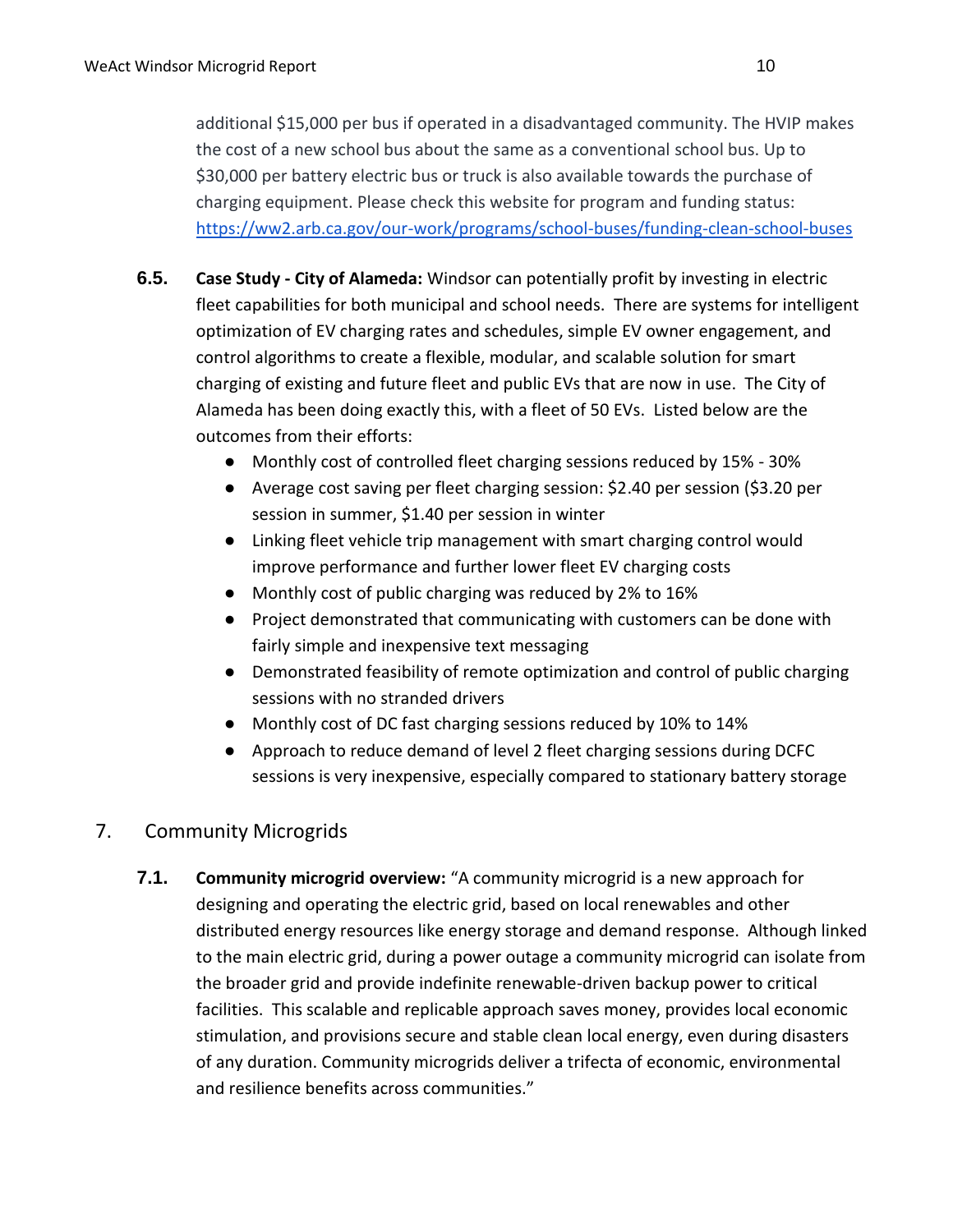#### <https://safeenergyproject.org/montecito-community-microgrid-initiative-established/>

A clean, expanding community microgrid, starting with Windsor's essential services, will provide greater resilience and flexibility than substation backup in responding to emergencies and power outages, with lower greenhouse gas emissions.

- **7.2. Regulatory obstacles:** Community microgrids, as a relative newcomer to the energy industry, face some obstacles before they can be widely implemented. For example, transmission of power between facilities across streets and fences is currently prohibited by law, which renders community microgrids illegal at this point. Another example is a 3¢ per kWh charge by PG&E for transmission even when the microgrid does not utilize any grid transmission lines. These obstacles are apparently temporary in California, however, as the State Legislature is introducing bills to clear the way for microgrids. For example, The CPUC is currently implementing a response to S.B. 1339 that proposes five changes to rules limiting microgrids to help open them for commercialization. It also proposes a pilot community microgrid program that would offer funding of up to \$15M for each pilot microgrid. Another example is S.B. 1215, recently introduced by Sen. Henry Stern. The bill would create the Local Government Deenergization Event Resiliency Program administered by the Office of Emergency Services in the governor's office. The program would support state and local government efforts to set up microgrids to keep the power running in facilities that are needed for public safety and to protect vulnerable populations, such as people who have health issues requiring electrical equipment. All microgrids developed through the fund would be powered by renewable distributed energy resources such as microgrids.
- **7.3. Selecting microgrid locations:** WeAct anticipates that regulatory barriers will be eliminated in the near future, and pilot community microgrids are already being established. Thus, identifying the potential location of facility microgrids in the Town of Windsor that could later be easily transformed into community microgrids should begin now. There are some schools that are already developing solar arrays and battery energy storage system (BESS) installations such as Windsor High School. Some of these schools could be designated by the Town Council as cooling centers. Buildings adjacent to or near these schools might, in some cases, have critical needs for power during emergencies. Solar and storage installations and adjacent areas which need power, particularly for essential services, can be systematically identified and prioritized by the town so that community microgrids can be formed when they inevitably become part of the energy generation infrastructure in California .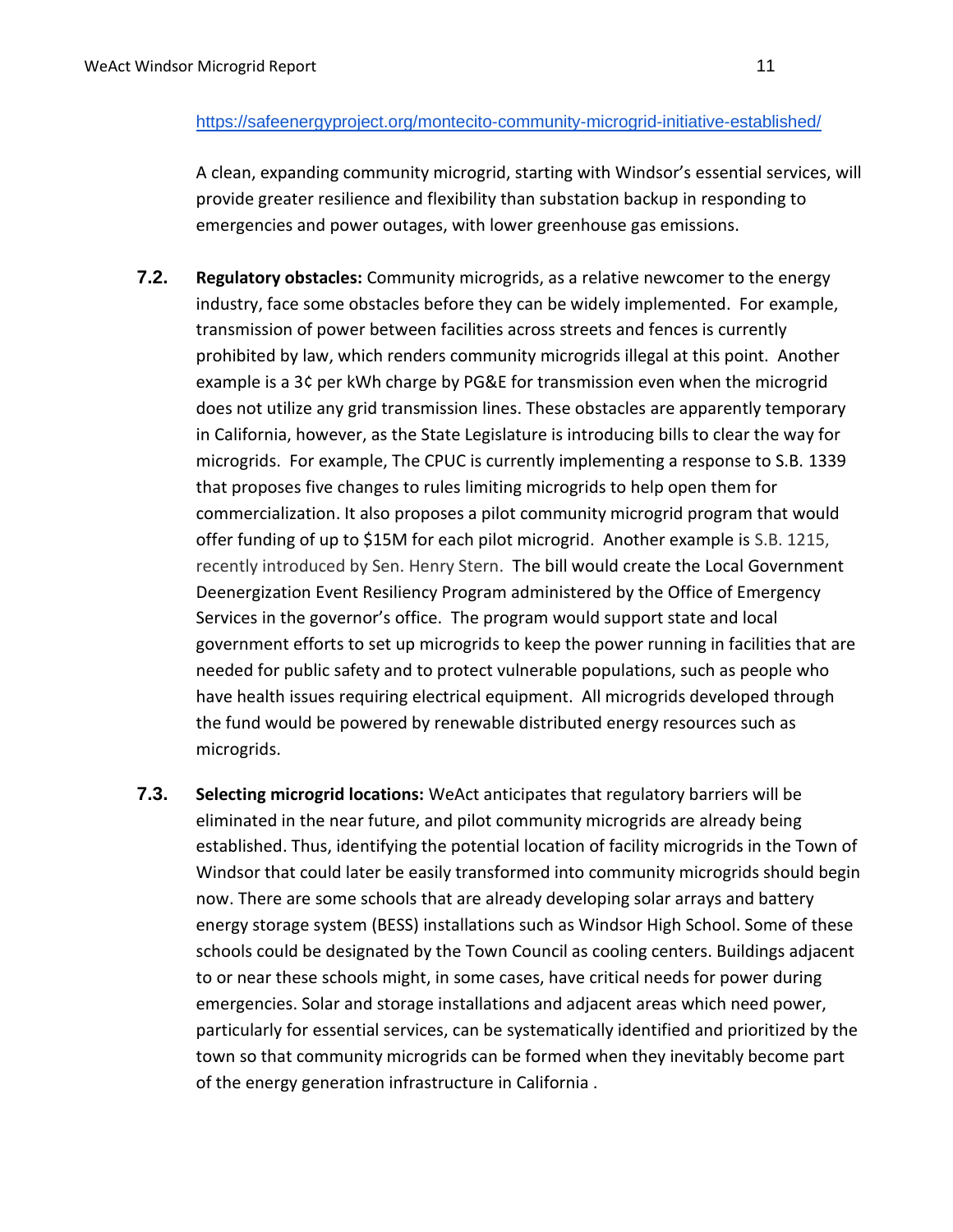- **7.4. Economic and social justice goals:** Another benefit of community microgrids is to serve vulnerable populations during emergencies. For example, transporting seniors to cooling centers during emergencies places a physical burden upon them and may disrupt their lives unnecessarily (especially if there are multiple serial emergencies). This would be particularly true for those seniors with compromised health conditions. It also places a burden upon the cooling center to provide specialized services which may draw down their capacity to serve other community needs. If seniors could shelter in place in such situations with power provided by community microgrids, that would prove much less disruptive and dangerous. There are other populations in Windsor that have a greater need for power both for health and for economic reasons. In the latter category, as an example, are those who may not have the financial resources to move to air-conditioned residences during a heat wave or PSPS event. A map could be developed that overlays the factors of solar, storage and community needs in order to build community microgrids as the technology and legislation make them more available. The momentum for this type of microgrid is growing at a rapid-fire rate. Blue Lake Rancheria in northern California has installed a prototype community microgrid and was able to sustain 100% of their community's power during the 2018 Carr wildfire.
- **7.5. Case studies:** 1. Borrego Springs, CA, has developed a community microgrid with San Diego Gas & Electric that relies on diesel generators as well as solar energy to keep the town electrified during power shutoffs. On August 3, 2020, they received a grant for \$4.5 million from the U.S. Energy Department to transition to 100% renewable power. 2. A Huffington Post article, "When A Devastating Cyclone Plunged Towns Into Darkness, One Community Kept The Lights On", describes a region in India and also the Blue Lake Rancheria in northern California as places that maintain their power under emergency conditions, using sustainable resources and battery storage.
- **7.6. Strategy for expansion:** The Town of Windsor has the opportunity to design a strategy for building facility microgrids and developing new energy/storage facilities that will be able to link in to community microgrids. Once potential sources of solar power, battery backup and community needs have been identified, and as regulatory barriers fall, the town can prioritize how and when community microgrids can be built out. For example, facility microgrids could be developed around the Town Green, including the public works facilities, the fire station, WHS, and the police station / civic buildings. As regulations allow, Bell Village (including Oliver's Market), the Town Green development and neighboring affordable housing developments could all be added into a community microgrids that covered the entire Town Green neighborhood. Community microgrids provide a creative opportunity to serve non-essential (but still important) community services, as well as residents with medical needs, and perhaps even neighborhoods.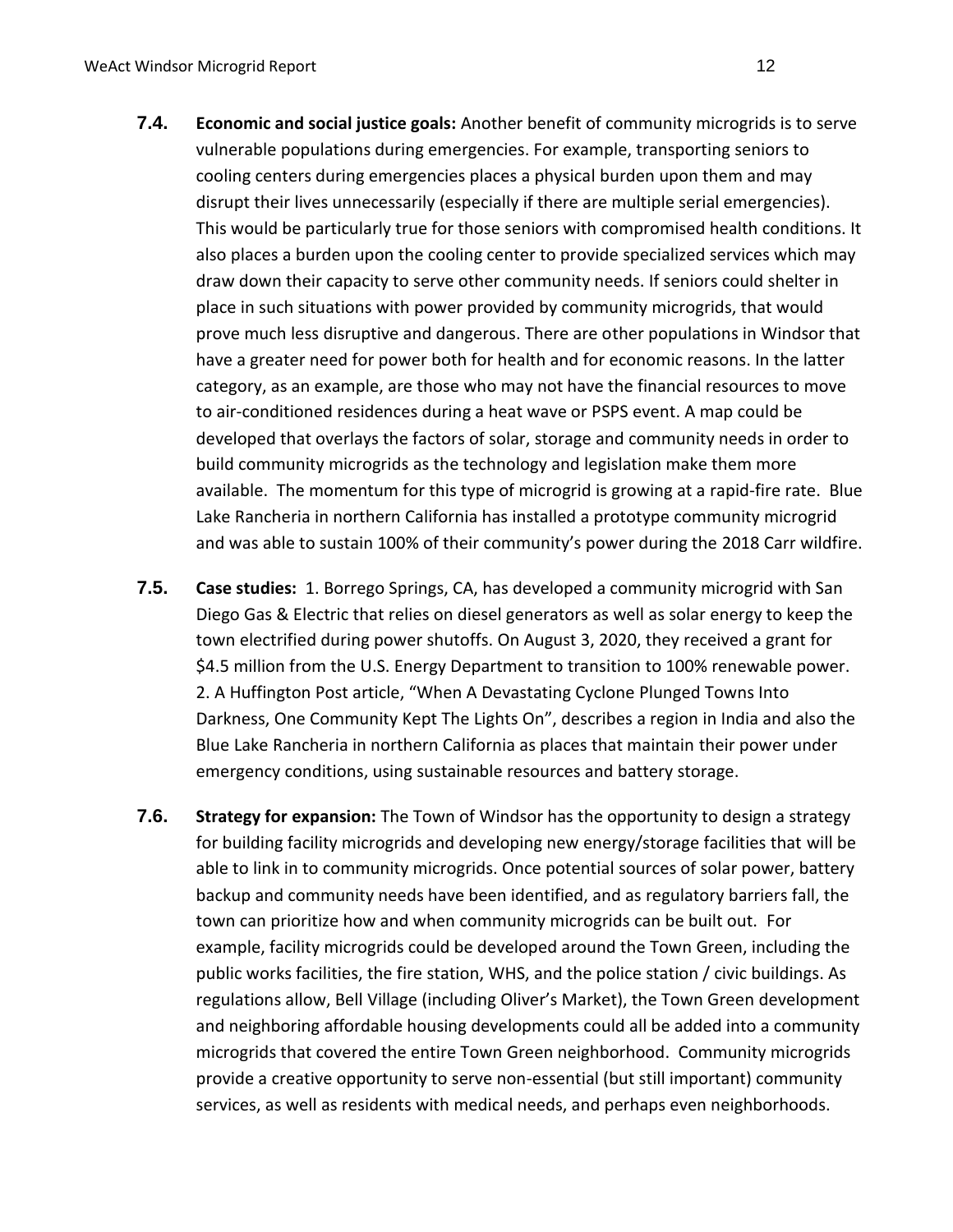WeAct sees these as future possibilities for Windsor, but we believe that investigating now could position Windsor to optimize short-term decisions and actions for long-term strategic and financial benefits.

## 8. Conclusions and Limitations

We hope this paper can stimulate ideas and strategies for Windsor's long-term sustainability and resilience goals. There are some limitations to point out and conclusions to draw.

#### **8.1. Limitations**

- 8.1.1. Battery storage, electric vehicles and clean energy are all areas or rapid technology development, so this report is based on existing technologies or technologies that are in development and close to being released. We cannot anticipate longer term technology changes that could impact the conclusions of this report.
- 8.1.2. This is an area of regulatory change, and although we can anticipate regulatory changes, for example to allow community microgrids, we do not know the timeline or guarantee that they will happen. Incentive programs that exist this year may disappear next year, especially given current economic challenges. On the other hand, positive regulatory change and new economic incentives could also have an impact.

## **8.2. Conclusions**

WeAct concludes that Windsor needs cleaner substation backup than the diesel generators currently being employed, since it is likely to be used frequently and for longer periods. We recommend a multi-component (solar and natural gas) backup system). WeAct further concludes that facility and, eventually, community microgrids are squarely in Windsor's best interests for now and for the future. Local microgrids will allow local control of energy and mitigate the risks of events such as PSPS and emergency power outages. They provide a significantly heightened level of safety, particularly for vulnerable residents who would likely suffer in such events, they allow power for command and control for emergency services, and they can contribute significantly to the Town's commitment to lessen its carbon footprint as well as offer a potential revenue stream. Now is the time to act, as State money has recently become available for Facility Microgrids. Electric vehicles will be an increasingly valuable asset as batteries are rapidly improving and VGI is coming online. We encourage the Town to pursue partnerships with our school district, Sonoma Clean Power, PG&E, and companies such as Terra Verde and Barkovich & Yap. We have the expertise, now let's harness the power!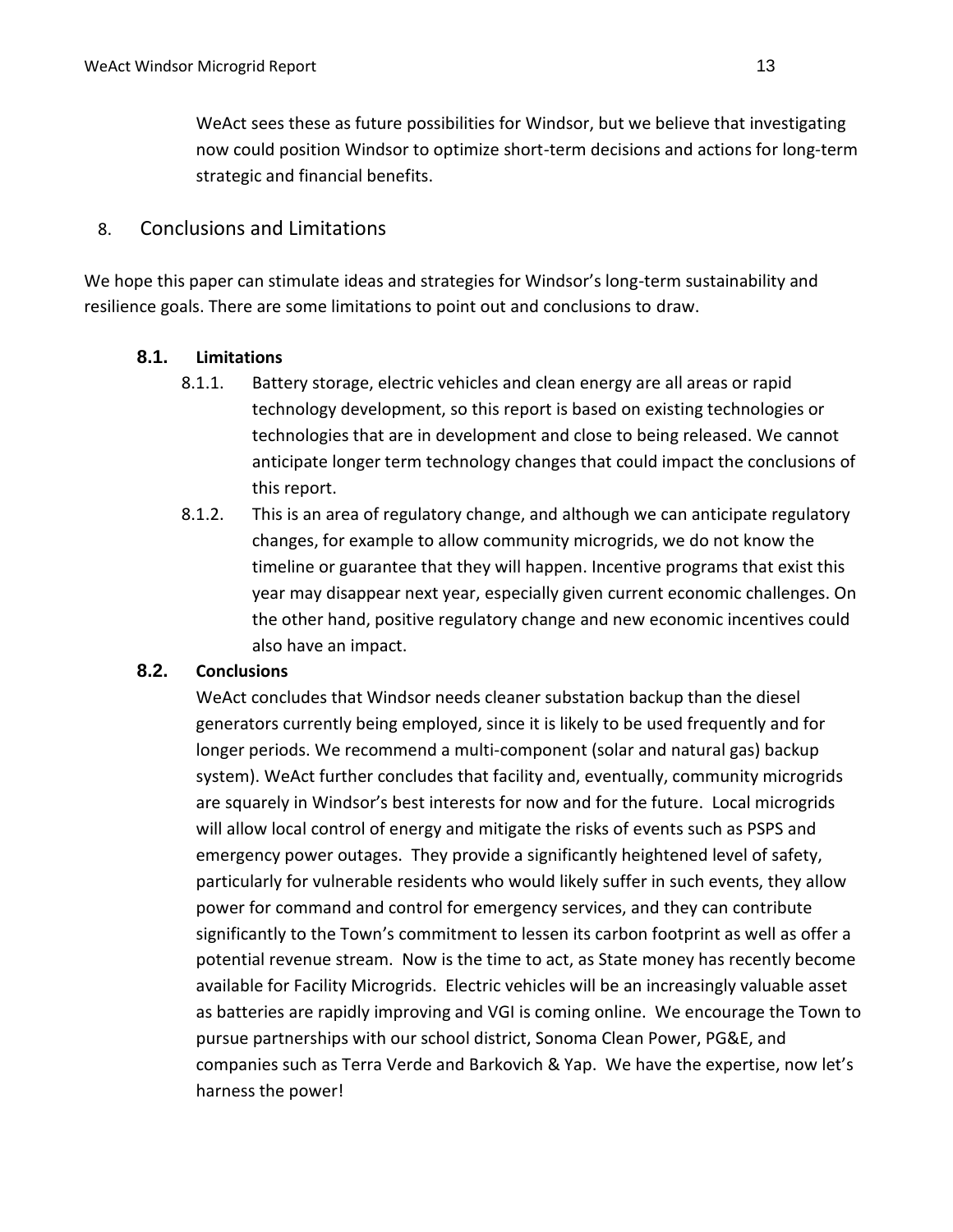## **Sources**

Conversations with stakeholders and experts

- 5/13/2020: Geof Syphers, CEO, Sonoma Clean Power
- 5/29/2020: Rick Brown, Board Chair, Terra Verde Energy
- 6/4/2020: Barbara Barkovich, Principal, Barkovich & Yap; John Redding, CEO, Unigen Resources; Ted Williams, Mendocino County Supervisor; David Wylie, Grid Technician (retired), PG&E
- 6/24/2020: Debora Fudge, Windsor Town Councilmember; Rick Brown, Board Chair, Terra Verde Energy; Kevin Ross, VP Business Development, Terra Verde Energy; Ken McNab, Town Manager, Town of Windsor; John Jaeger, Acting Public Works Director, Town of Windsor; Michael Cave, Deputy Director of Operations, Town of Windsor; Sandi Potter, Deputy Director of Water & Environmental Management, Town of Windsor; Garrett Broughton, Associate Civil Engineer, Town of Windsor;
- 7/8/2020: John Sarter, CEO, Off the Grid Design
- 9/11/2020: Geof Syphers, CEO, Sonoma Clean Power

#### Online resources

- <https://gridintegration.lbl.gov/microgrids-vehicle-grid-integration>
- <https://www.independent.com/2020/01/03/s-b-school-district-to-go-off-the-grid/>
- [https://microgridnews.com/santa-barbara-schools-look-to-microgrids-for-community](https://microgridnews.com/santa-barbara-schools-look-to-microgrids-for-community-resilience-and-ev-charging/)[resilience-and-ev-charging/](https://microgridnews.com/santa-barbara-schools-look-to-microgrids-for-community-resilience-and-ev-charging/)
- <https://ww2.arb.ca.gov/our-work/programs/school-buses/funding-clean-school-buses>
- <https://microgridknowledge.com/microgrids-wildfires-mitigation/>
- [https://www.huffpost.com/entry/cyclone-amphan-electricity-microgrids](https://www.huffpost.com/entry/cyclone-amphan-electricity-microgrids-solar_n_5ef2fa8dc5b6aa825ac903f9?guccounter=1)[solar\\_n\\_5ef2fa8dc5b6aa825ac903f9?guccounter=1](https://www.huffpost.com/entry/cyclone-amphan-electricity-microgrids-solar_n_5ef2fa8dc5b6aa825ac903f9?guccounter=1)
- <https://www.energy.gov/articles/how-microgrids-work>
- [https://energycenter.org/thought-leadership/blog/ca-regulations-are-hindering](https://energycenter.org/thought-leadership/blog/ca-regulations-are-hindering-microgrid-development)[microgrid-development](https://energycenter.org/thought-leadership/blog/ca-regulations-are-hindering-microgrid-development)
- <https://microgridknowledge.com/critical-microgrids-california-bill/>
- <https://microgridknowledge.com/california-puc-microgrid-development/>

Seminars/Workshops